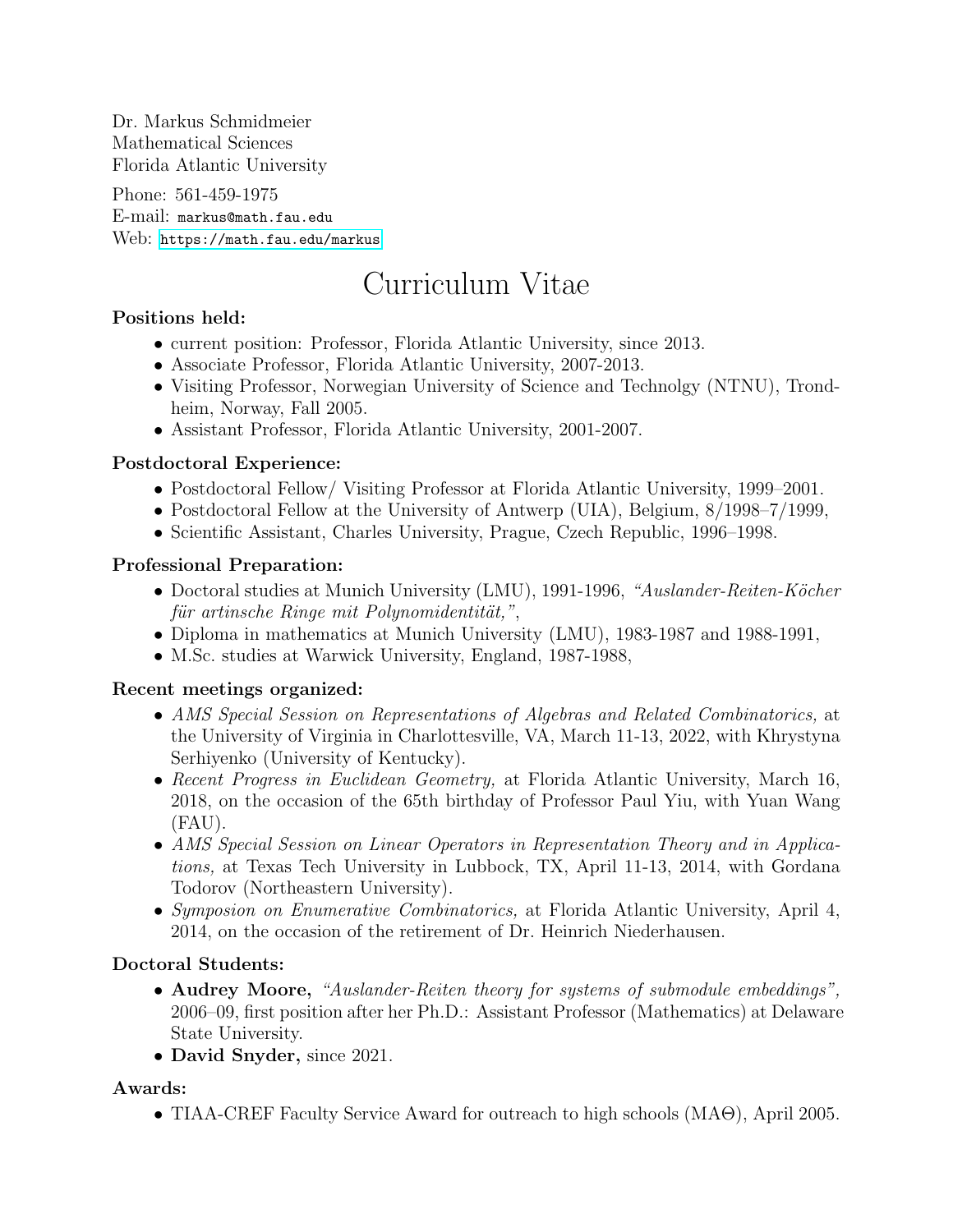• Bolzano Prize (Prague) for research in representation theory, January 1999.

### External Funding:

- Fulbright Foundation, U.S. Scholar Program, Support during sabbatical leave (Toruń, Poland, October 2022-January 2023) (application submitted)
- Simons Foundation, *Travel and Collaboration Grant*, (2012-18).
- NSF, *Dissertation Enhancement Grant*, October–December 2008, (3 months travel support for my doctoral student).

### Outreach to High Schools:

• I coordinated nine regional MAΘ competitions for high school students on January 25, 2020; January 19, 2019; January 20, 2018; January 21, 2017; March 12, 2016; March 7, 2015; January 18, 2014; January 13, 2007; and on January 7, 2006. At each event, around 900 - 1500 students compete in 13 individual, team, and school contests. This is a joint project with colleagues from Florida Atlantic University and the American Heritage High School in Plantation.

South Florida teams are amazing, many schools are among the best at MAΘ State and National Conventions!

- Organizing the dispute center at regional MAΘ high school mathematics competitions. Since 2002 I attend about one or two daylong events per year.
- Testwriter for the Matrices & Vectors exam at two MAΘ State and National Conventions, since 2018.

#### Recent Invitations:

- Visitor, Torun<sup>í</sup> University, two weeks in May 2019, one week in May 2016.
- Guest Professor at the Collaborative Research Center 701 at Bielefeld University, May–June 2016.
- Guest Professor at Toruń University, Poland, May–June 2015.
- Research in Pairs, Oberwolfach, Germany, with Dr. Justyna Kosakowska, May 5–18, 2013.
- Visiting Researcher at the University of California in Santa Barbara, April-June 2009.

### Recent Visitors:

- Justyna Kosakowska (Toruń, Poland), February 1–14, 2019.
- Xiuhua Luo (Nantong University, China), Postdoctoral Fellow during AY 2017–18.
- Helene Tyler (Manhattan College), July 19–23, 2016, June 10–12, 2018, July 1–6, 2019.
- Hagen Meltzer (Szczecin, Poland), August 20–29, 2016.
- Daiva Pucinskaite (University of Kiel, Germany), Visiting Assistant Professor at FAU 2014–2017.
- Anne Henke (Oxford University), one week during August 2014.

### Publications and Preprints:

33. with J. Kosakowska, The socle tableau as a dual version of the Littlewood-Richardson tableau,  $(2020)$ ,  $25$  pp., to appear in the Journal of the LMS, [https://arxiv.org/pdf/](https://arxiv.org/pdf/2007.12221) [2007.12221](https://arxiv.org/pdf/2007.12221)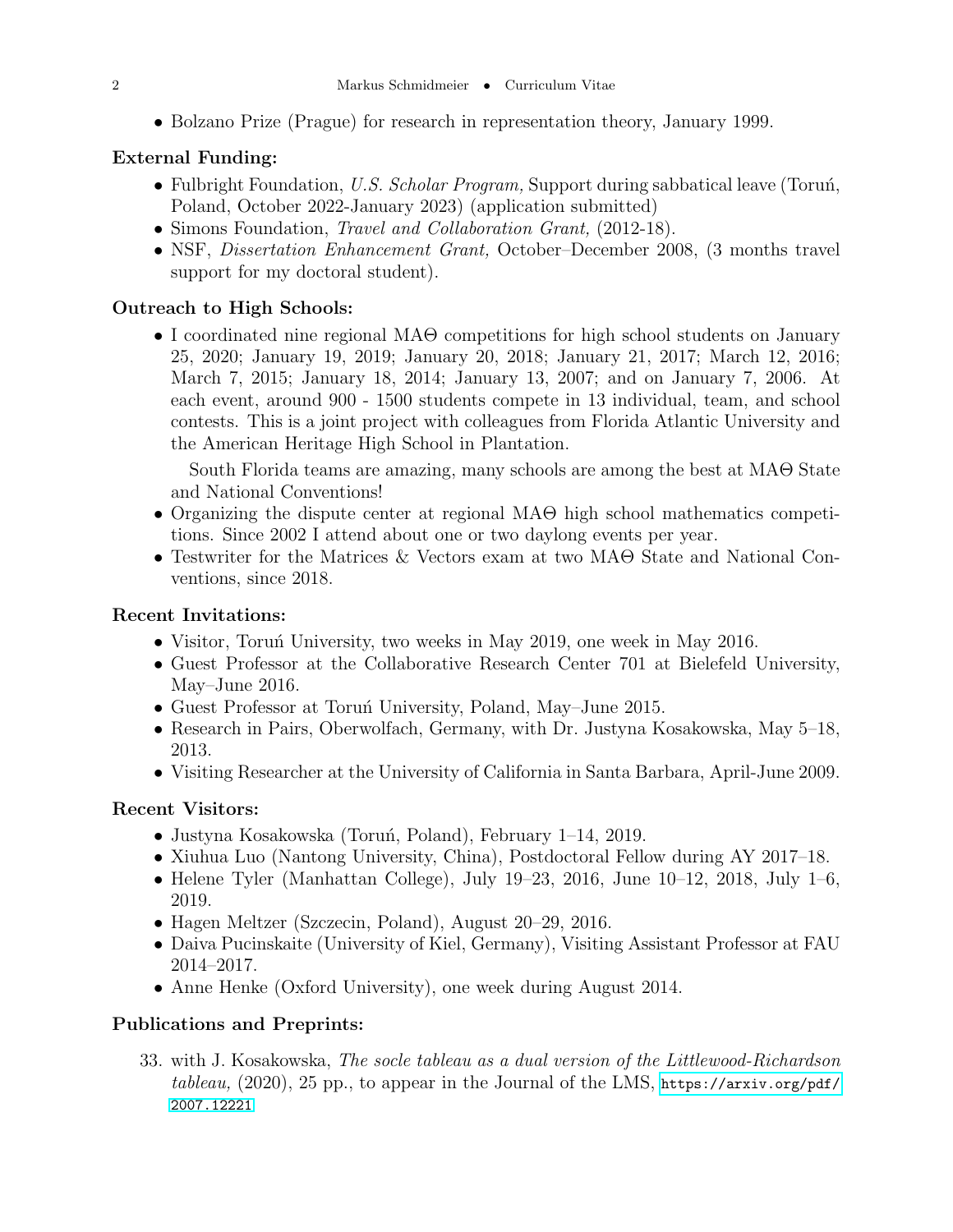- 32. with J. Kosakowska, Finite direct sums of cyclic embeddings, Advances in representation theory of algebras, 159–169, Contemp. Math., 761, Amer. Math. Soc., Providence, RI, (2021) <https://arxiv.org/abs/1905.05688>
- 31. with J. Kosakowska and H. R. Thomas, Two Partial Orders for Littlewood-Richardson Tableaux, The Electronic Journal of Combinatorics  $26$  (2019)  $\#P3.20$ , 1–18, <https://arxiv.org/abs/1503.08942>, <https://www.combinatorics.org/ojs/index.php/eljc/article/view/v26i3p20/7880>
- 30. From Schritte and Wechsel to Coxeter groups, In: Mathematics and Computation in Music. MCM 2019. Lecture Notes in Computer Science, 11502 (2019), 113–124, Springer <https://arxiv.org/abs/1901.05106>, [https://doi.org/10.1007/978-3-030-21392-3\\_9](https://doi.org/10.1007/978-3-030-21392-3_9)
- 29. 2:3:4-Harmony within the Tritave, Journal of Mathematics and Music  $(2019)$ , 1–23, <https://arxiv.org/abs/1709.00375>, <https://doi.org/10.1080/17459737.2019.1605626>
- 28. with P. Dowbor and H. Meltzer, *The "0,1-property" for exceptional objects for nilpo*tent operators of degree 6 with one invariant subspace, J. Pure Appl. Alg.  $223$  (2019),  $3150 - 3203$  <https://doi.org/10.1016/j.jpaa.2018.10.013>
- 27. with J. Kosakowska, The Boundary of the Irreducible Components for Invariant Subspace Varieties, Math. Zeitschrift  $290, 953-972$  (2018), [https://arxiv.org/abs/1409.](https://arxiv.org/abs/1409.0174) [0174](https://arxiv.org/abs/1409.0174), <https://doi.org/10.1007/s00209-018-2047-8>
- 26. with M. Kaniecki and J. Kosakowska, Operations on arc diagrams and degenerations for invariant subspaces of linear operators. Part II, Communications in Algebra 46, 2243–2263 (2018) <https://dx.doi.org/10.1080/00927872.2017.1376212>, <https://arxiv.org/abs/1609.09042>
- 25. with J. Kosakowska, Box moves on Littlewood-Richardson tableaux and an application to invariant subspace varieties, dedicated to Fred Richman, J. Algebra 491, 241–264  $(2017)$ , <https://arxiv.org/abs/1607.05640>, <https://dx.doi.org/10.1016/j.jalgebra.2017.07.025>
- 24. with A. Moore, A Swiss Cheese Theorem for Linear Operators with Two Invariant Subspaces, Proc. Amer. Math. Soc. 143, 5097-5111 (2015), [https://arxiv.org/abs/](https://arxiv.org/abs/1409.5772) [1409.5772](https://arxiv.org/abs/1409.5772)
- 23. with J. Kosakowska, Operations on Arc Diagrams and Degenerations for Invariant Subspaces of Linear Operators; dedicated to Professor Daniel Simson, Trans. Amer.  $\rm Math.\, Soc.\, 367, \, 5475\text{--}5505 \,(2015), \, \text{https://arxiv.org/abs/1202.2813, \, \text{https://www.ams.}}$  $\rm Math.\, Soc.\, 367, \, 5475\text{--}5505 \,(2015), \, \text{https://arxiv.org/abs/1202.2813, \, \text{https://www.ams.}}$  $\rm Math.\, Soc.\, 367, \, 5475\text{--}5505 \,(2015), \, \text{https://arxiv.org/abs/1202.2813, \, \text{https://www.ams.}}$  $\rm Math.\, Soc.\, 367, \, 5475\text{--}5505 \,(2015), \, \text{https://arxiv.org/abs/1202.2813, \, \text{https://www.ams.}}$  $\rm Math.\, Soc.\, 367, \, 5475\text{--}5505 \,(2015), \, \text{https://arxiv.org/abs/1202.2813, \, \text{https://www.ams.}}$ [org/journals/tran/2015-367-08/S0002-9947-2014-06206-5/](https://www.ams.org/journals/tran/2015-367-08/S0002-9947-2014-06206-5/)
- 22. with J. Kosakowska, Arc Diagram Varieties; 24pp, Contemporary Mathematics "Expository Lectures on Representation Theory", 607, 205–224 (2014) [https://arxiv.](https://arxiv.org/abs/1211.5798) [org/abs/1211.5798](https://arxiv.org/abs/1211.5798)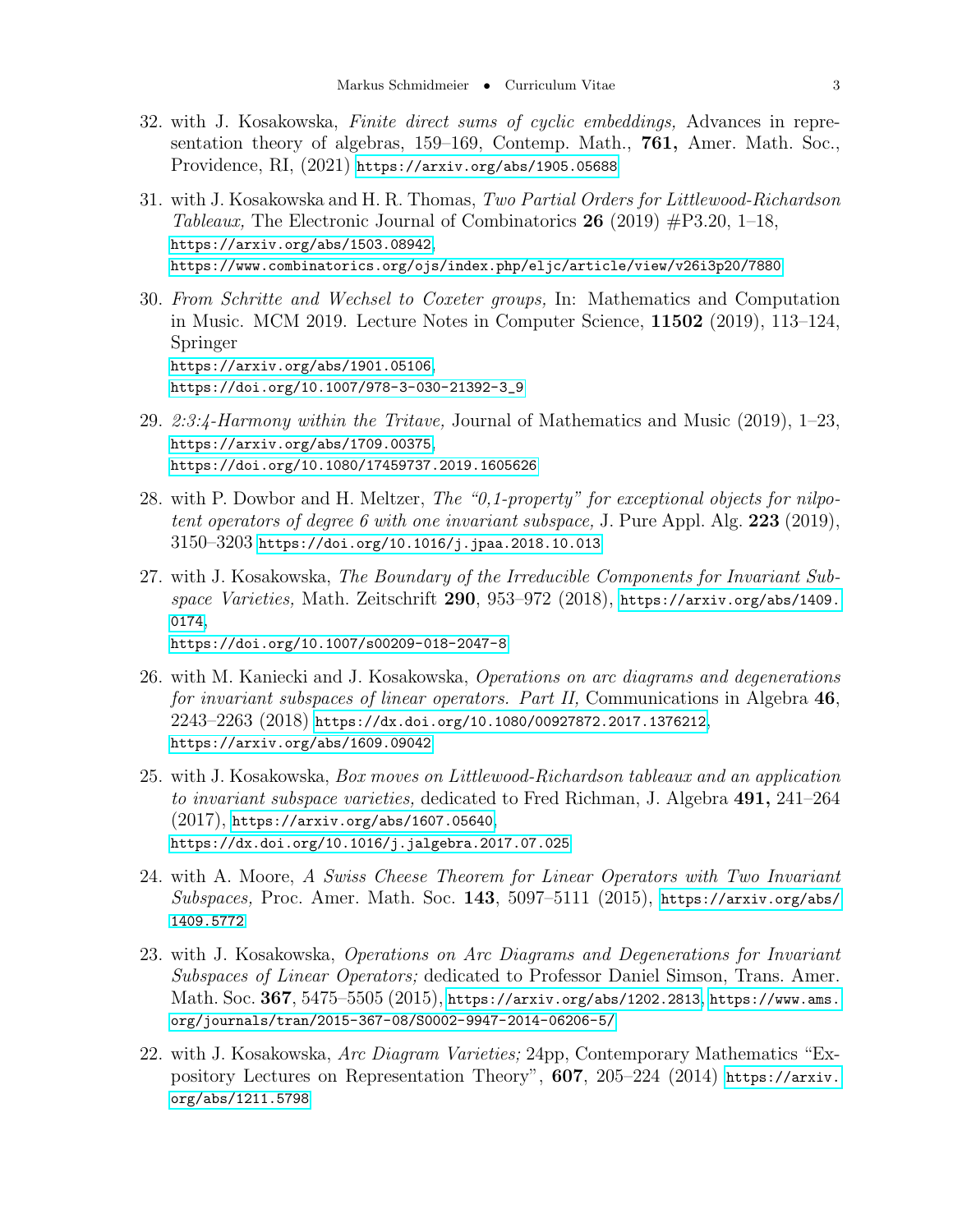- 21. with H. Tyler, The Auslander-Reiten Components in the Rhombic Picture; dedicated to Mark Kleiner on the occasion of his 65th birthday, Comm. Algebra 42 (2014), no. 3, 1312–1336. <https://arxiv.org/abs/1204.1654>
- 20. Hall polynomials via automorphisms of short exact sequences, dedicated to Professor Wolfgang Zimmermann, Algebras and Representation Theory 15 (2012), 449–481. <https://doi-org.ezproxy.fau.edu/10.1007/s10468-010-9250-6>
- 19. The entries in the LR-tableau, Mathematische Zeitschrift 268 (2012), 211–222. <https://doi-org.ezproxy.fau.edu/10.1007/s00209-010-0667-8>
- 18. with C. Petroro, *Abelian groups with a p*<sup>2</sup>-bounded subgroup, revisited, J. Alg. Applic. 10 (2011), 377-389. <https://www.worldscinet.com/jaa/10/1003/S0219498811004823.html>
- 17. with G. Marks, Extensions of simple modules and the converse of Schur's Lemma, in: Advances in Ring Theory, Trends in Mathematics, 229– 237, Birkhäuser Verlag, 2010.

[https://doi-org.ezproxy.fau.edu/10.1007/978-3-0346-0286-0\\_15](https://doi-org.ezproxy.fau.edu/10.1007/978-3-0346-0286-0_15)

- 16. with H.-D. Gronau, "Orthogonal covers by multiplication graphs", Discrete Appl. Math. 157 (2009), 2048-2056, <https://doi-org.ezproxy.fau.edu/10.1016/j.dam.2008.08.004>
- 15. "Systems of submodules and an isomorphism problem for Auslander-Reiten quivers,", Bull. Belg. Math. Soc. Simon Stevin 15 (2008), 523-546. <https://doi-org.ezproxy.fau.edu/10.36045/bbms/1222783098>
- 14. with C. M. Ringel, "*Invariant subspaces of nilpotent linear operators. I*", Journal für die reine und angewandte Mathematik 614 (2008), 1-52. <https://dx.doi.org/10.1515/CRELLE.2008.001>
- 13. with C. M. Ringel, "The Auslander-Reiten Translation in Submodule Categories", dedicated to Idun Reiten, Transactions of the AMS 360 (2008), 691-716. <https://dx.doi.org/10.1090/S0002-9947-07-04183-9>
- 12. with C. M. Ringel, "Submodule categories of wild representation type", Journal of Pure and Applied Algebra 205 (2006), 412-422. <https://authors.elsevier.com/sd/article/S002240490500157X>
- 11. "Bounded Submodules of Modules", dedicated to Claus Michael Ringel on the occasion of his 60th birthday, Journal of Pure and Applied Algebra 203 (2005), 45-82. <https://dx.doi.org/10.1016/j.jpaa.2005.02.003>
- 10. "A Construction of Metabelian Groups", Archiv der Mathematik 84 (2005), 392-397. <https://dx.doi.org/10.1007/s00013-005-1243-z>
- 9. A family of noetherian rings with their finite length modules under control, dedicated to Helmut Lenzing on the occasion of his 60th birthday, Czechoslovak Journal of Mathematics 52 (3), (2002), 545–552. <https://dx.doi.org/10.1023/A:1021723728841>
- 8. Ring units in iterated cyclic extensions, and in NTRU, Tatra Mountains Math. Pub. 25 (2002), 127–136.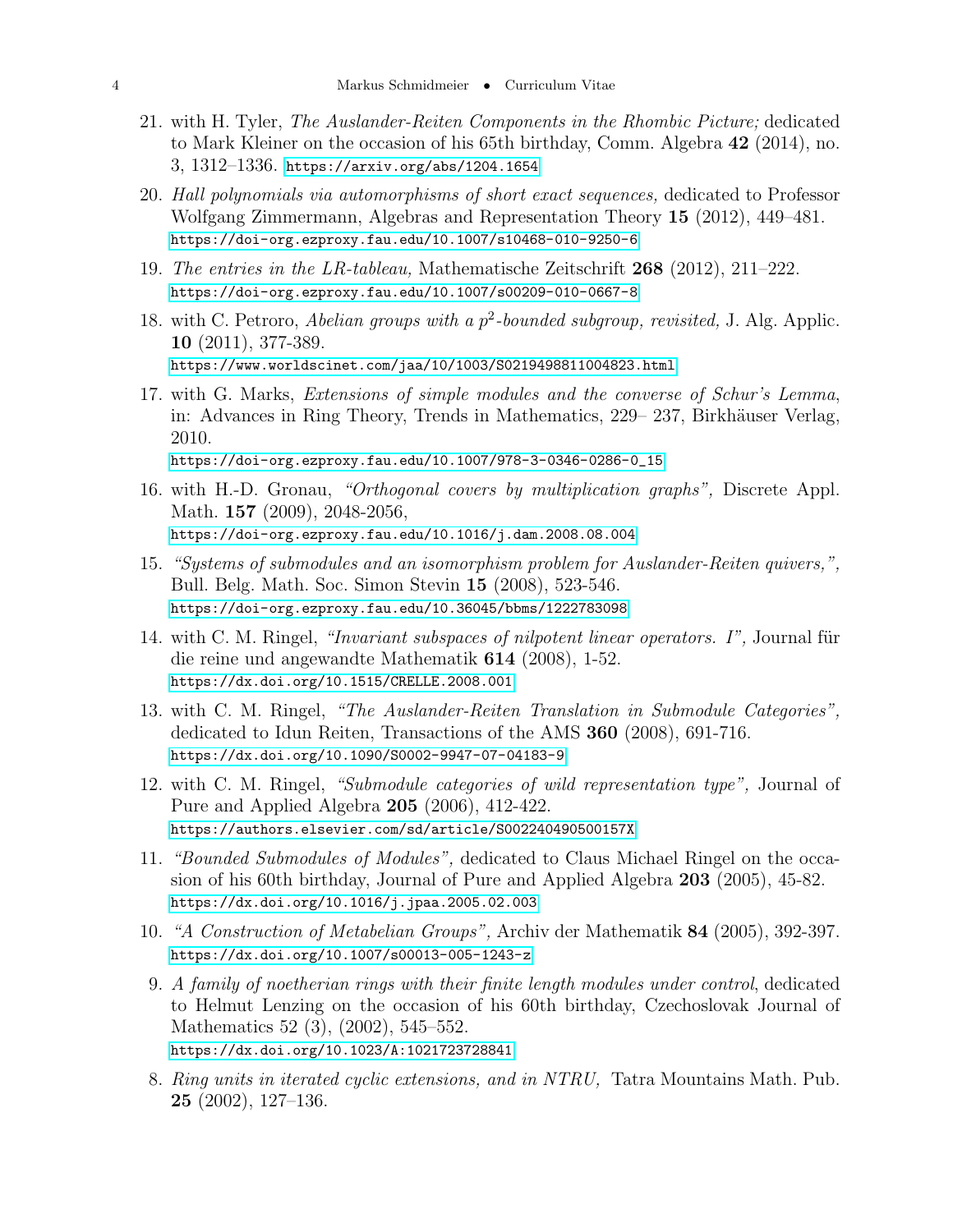- 7. When are artinian PI-rings artin algebras?, Communications in Algebra 29, (2001), 1659-1668. <https://dx.doi.org/10.1081/AGB-100002125>
- 6. The finite length modules for thin  $\mathbb{Z}$ -graded rings, Communications in Algebra 29 (3) (2001), 1041–1067. <https://dx.doi.org/10.1081/AGB-100001666>
- 5. Endofinite modules over hereditary artinian PI-rings, Canadian Mathematical Society Conference Proceedings Vol. 24 (1998), 497–511.
- 4. The local duality for homomorphisms and an application to pure semisimple PI-rings, Colloquium Mathematicum 77, (1998), 121–132.
- 3. Auslander-Reiten theory for artinian PI-rings, Journal of Algebra 77 (1998), 72-81. <http://dx.doi.org/10.1006/jabr.1998.7448>
- 2. A dichotomy for finite length modules induced by the local duality, Communications in Algebra 25(6), (1997), 1933-1944. <https://dx.doi.org/10.1080/00927879708825964>
- 1. Auslander-Reiten-Köcher für artinsche Ringe mit Polynomidentität, Dissertation, Ludwig-Maximilians-Universität München, 1996.

#### Some Recent Conference Talks:

- US-Mexico Conference on Non-commutative Algebra and Representation Theory, Mexico City, Crossing and Noncrossing Partitions of the Disk, January 15-17, 2015.
- Algebra meets Algebraic Combinatorics, Kingston, Ontario, The entries in the Littlewood-Richardson tableau, January 23–25, 2015.
- Maurice Auslander International Conference, Woods Hole, MA, Crossing and noncrossing partitions of the disk, April 29–May 4, 2015.
- Lectures in Toruń, Poland: I. Auslander-Reiten sequences and coverings. II. Invariant subspaces of nilpotent linear operators via rank functions. III. On gaps and holes: Which dimension types can be realized? IV. An application to linear timeinvariant dynamical systems. May 14–21, 2015.
- Colloquium at Charles University, **Prague,** A Swiss Cheese Theorem for invariant subspaces of nilpotent linear operators, June 2, 2015.
- Advances in Representation Theory of Algebras (ARTA IV), Two partial orders for Littlewood-Richardson tableaux, Guanajuato, Mexico, June 22–26, 2015.
- XXVIIth Meeting on Representations of Algebras, Bishop's University, **Sherbrooke**, Quebec, *Extensions of Abelian groups with a cyclic subgroup*, September 4–5, 2015.
- Colloquium at NTNU, **Trondheim**, Norway, A Swiss Cheese Theorem for invariant subspaces of nilpotent linear operators, September 23, 2015.
- Colloquium at Uppsala University, Sweden, A Swiss Cheese Theorem for invariant subspaces of nilpotent linear operators, October 6, 2015.
- London, Ontario: Combinatorial Algebra meets Algebraic Combinatorics, Partial maps on Littlewood-Richardson tableaux, January 22–24, 2016.
- Mar del Plata, Argentina: ARTA V, *Direct sums of cyclic embeddings*, March 14–18, 2016.